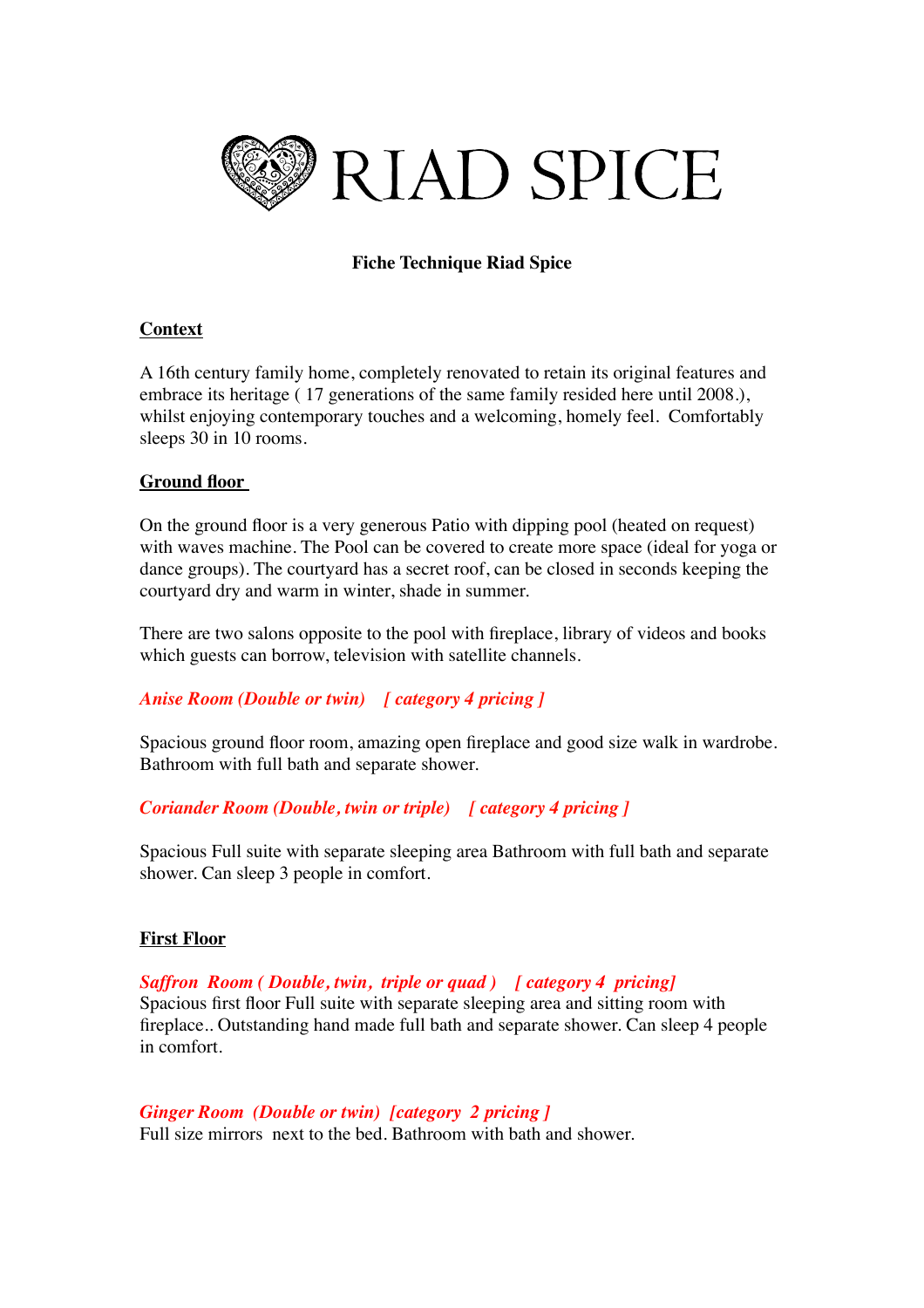## *Paprika ( Double twin or triple ) [category 3 pricing ]*

First Floor junior suite. Impressive ceilings. Can sleep 4 people in any combination of doubles and singles.

## **Roof Terrace**

Stunning views offer the Marrakech rooftops and Atlas Mountains on a clear day. Covered tent area large enough for a whole Riad group to dine. Sun loungers, parasol for shade.

#### *Juniper room (Double or twin) [ category 2 pricing ]*

Double or twin bed, ensuite shower room with full bath and shower. Can interconnect with Nigella.

#### *Nigella room (Double, twin or triple) [ category 3 pricing ]*

Double or twin bed, ensuite shower room with shower. Sofa can be made into a single bed. Private kitchenette. Can interconnect with Juniper.

#### *Paradise room (Double or twin) [ category 4 pricing ]*

Double or twin bed, tent-like feel. Private roof terrace with moroccan tent. Small but practical ensuite shower room.

The Douiria:

## *Vanilla room (Double ,twin triple or quad) [ category 4 pricing ]*

First floor full suite with separate access. Comfortably sleeps 4 people. Has a private patio and two ensuite shower rooms. Intricate plasterwork throughout.

*Ras al hanout room (Double ,twin triple or quad)* [ category 4 pricing ] Second floor full suite with separate access. Comfortably sleeps 4 people. Intricate plasterwork throughout.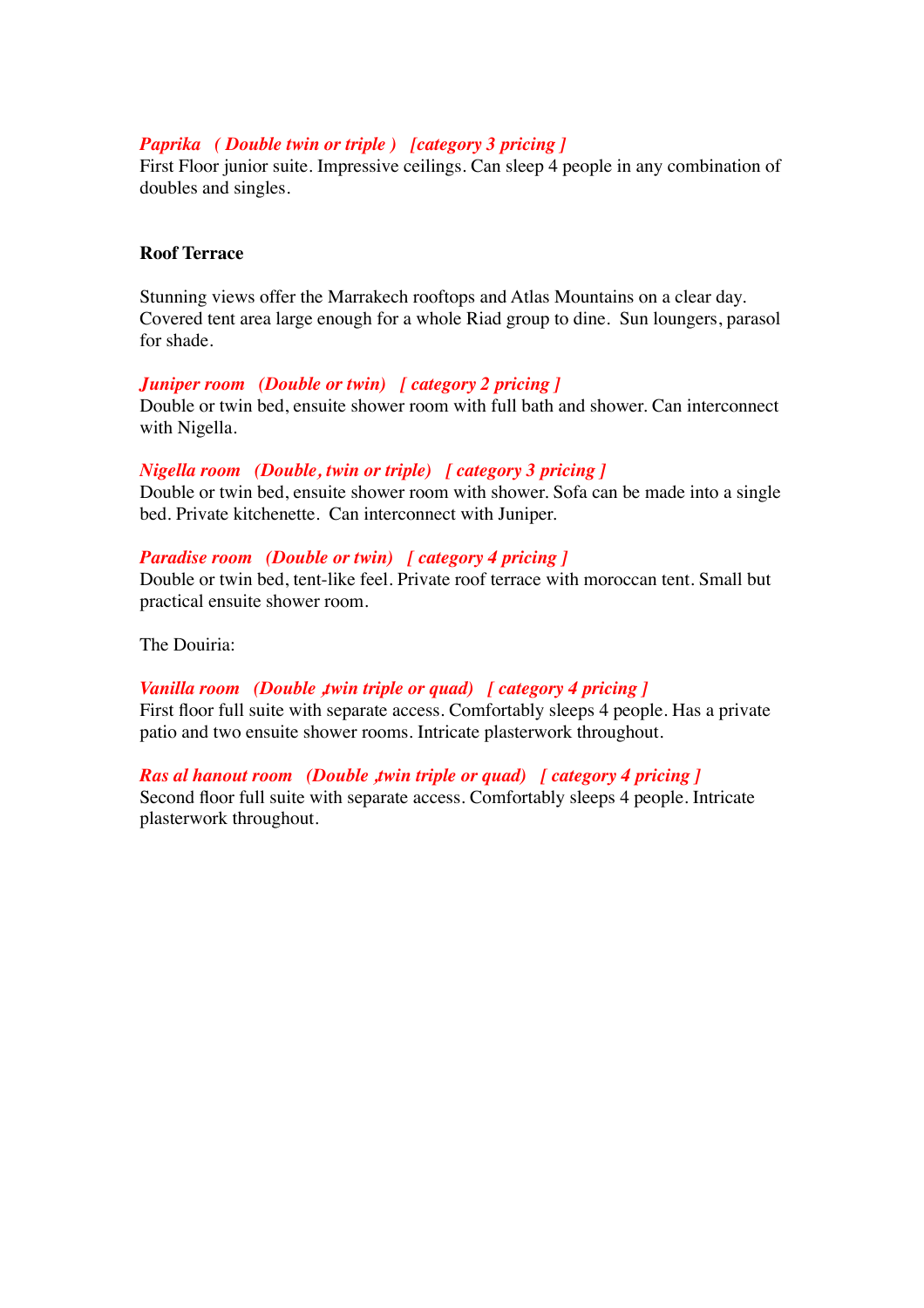

## **Fiche Technique Riad Star**

## **Context**

Once part of the palace that is now the Musee de Marrakech. We greet guests at Mokef. Comfortably sleeps 36 in 13 rooms. Music Hall Star Josephine Baker lived here in the 1940's. Josephine was also a hero of the French resistance and a leader of the Civil Rights Movement in her native USA. Renovated in Art Deco style, decorated with period artifacts and memorabilia. There is a 'dressing up box' for guests to try containing period clothing, much of which was worn on the Paris stage. The Riad is composed of 3 Riads: main part, the douiria and the 'white house'

### **Main Part:**

### **Ground floor**

Kitchen, where staff prepare meals, has an alcove seat for guests to watch Moroccan cuisine in preparation

Dipping pool (unheated) can be used by up to 10 people at once, can be covered to leave the whole courtyard free.

Open bhou sitting room can accommodate a whole riad group, 19 people. Dining room with feature mirrors and fireplace, can take a whole riad group.

Secret rolling roof can be covered to keep the courtyard dry and warm in winter, shaded in summer. This combined with the fact the pool can be covered makes the patio a versatile and dependable space for yoga, dance, dinners, functions etc.

## *Charleston Room (Double, twin, triple or quad) [category 3 pricing]*

Bedroom area with dressing table separated from salon by a wall and curtain. The salon contains two sofas which can be made up as single beds. Air conditioning, mini fridge, hairdryer, room safe.

#### **First floor**

## *Josephine Room (Double, twin) [category 3 pricing]*

Signature room. Ensuite with shower and tub, ornate plaster ceiling. Air conditioning, mini fridge, hairdryer, room safe. (interconnects with Star)

#### *Star Room (Double, twin or triple) [category 3 pricing]*

Largest room. Separate seating area, sofa can be made as bed. (interconnects with Josephine)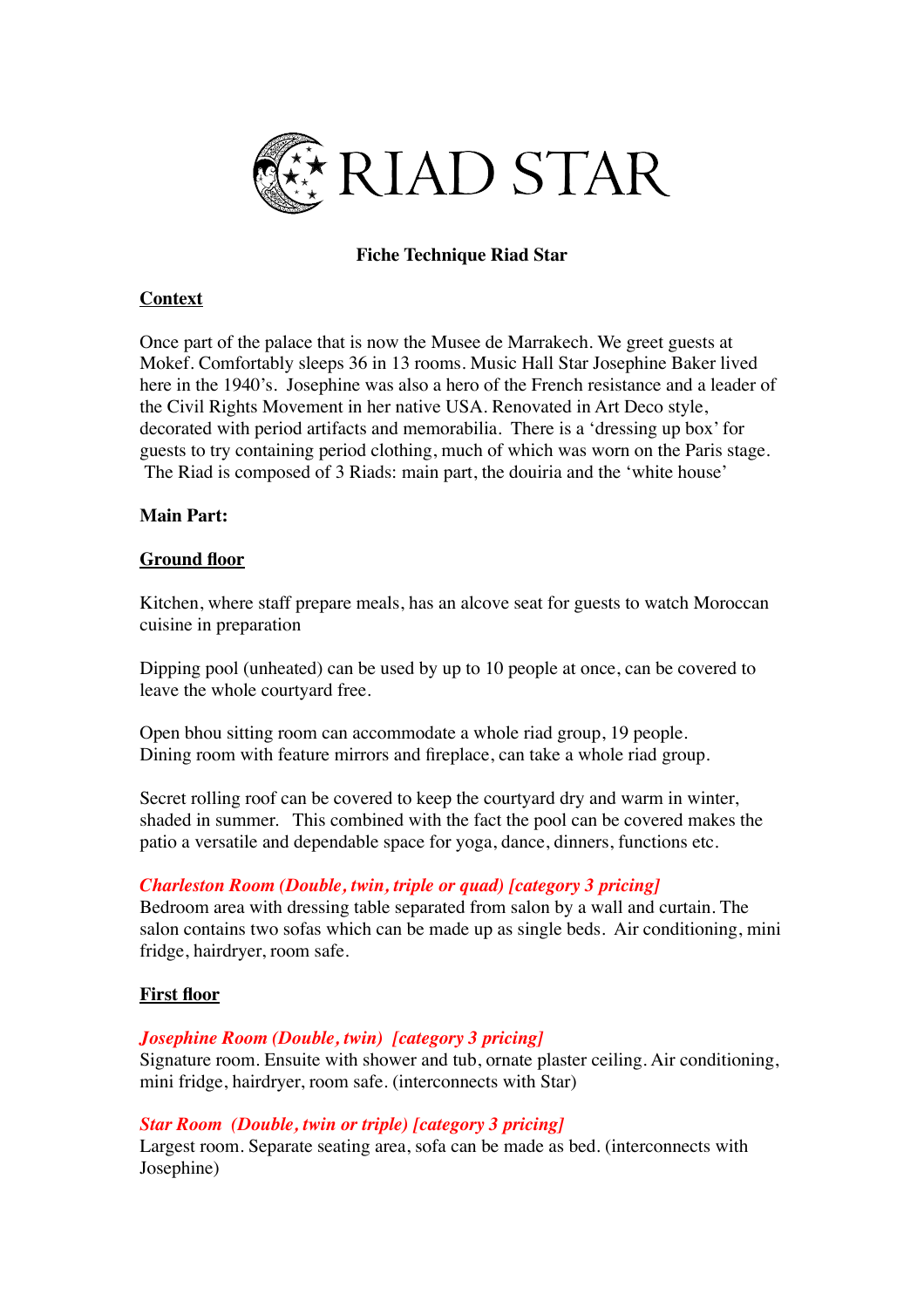### *Jazz Room (double or twin) [category 1 pricing]*

Fireplace, very large stained glass doors. Air conditioning, mini fridge, hairdryer, room safe.

*Paris Room. (Double, twin or triple) [category 3 pricing]* Spacious room, Sofa can be made as a bed.

*Rainbow Room (Double, twin) [category 1 pricing]*  Balcony overlooks patio.

### **Roof Terrace**

Spacious roof terrace, sun loungers, fireplace, seats. Mature planting.

Wellness centre: with Hammam and Massage.

*Chiquita Room (Double, twin or triple) [category 2 pricing]*  Spacious Junior suite, our most requested room.

**The Douiria:** is connected to the main house through a hallway. The small patio houses a kitchenette and stair to the roof terrace. Ivory room can be accessed directly from the patio and the Ebony room through the stairs.

*Ivory Room (Any combination of doubles and singles for up to 5 guests) [category 4 pricing]* 

Ground floor family suite with two ensuite bathrooms. A ground floor area for up to 3 single beds and a mezzanine with a double or twin bed.

*Ebony Room (Any combination of doubles and singles for up to 6 guests) [category 4 pricing]* 

First floor family suite with two ensuite bathrooms. A ground floor area for up to 4 guests and a mezzanine with a double or twin bed.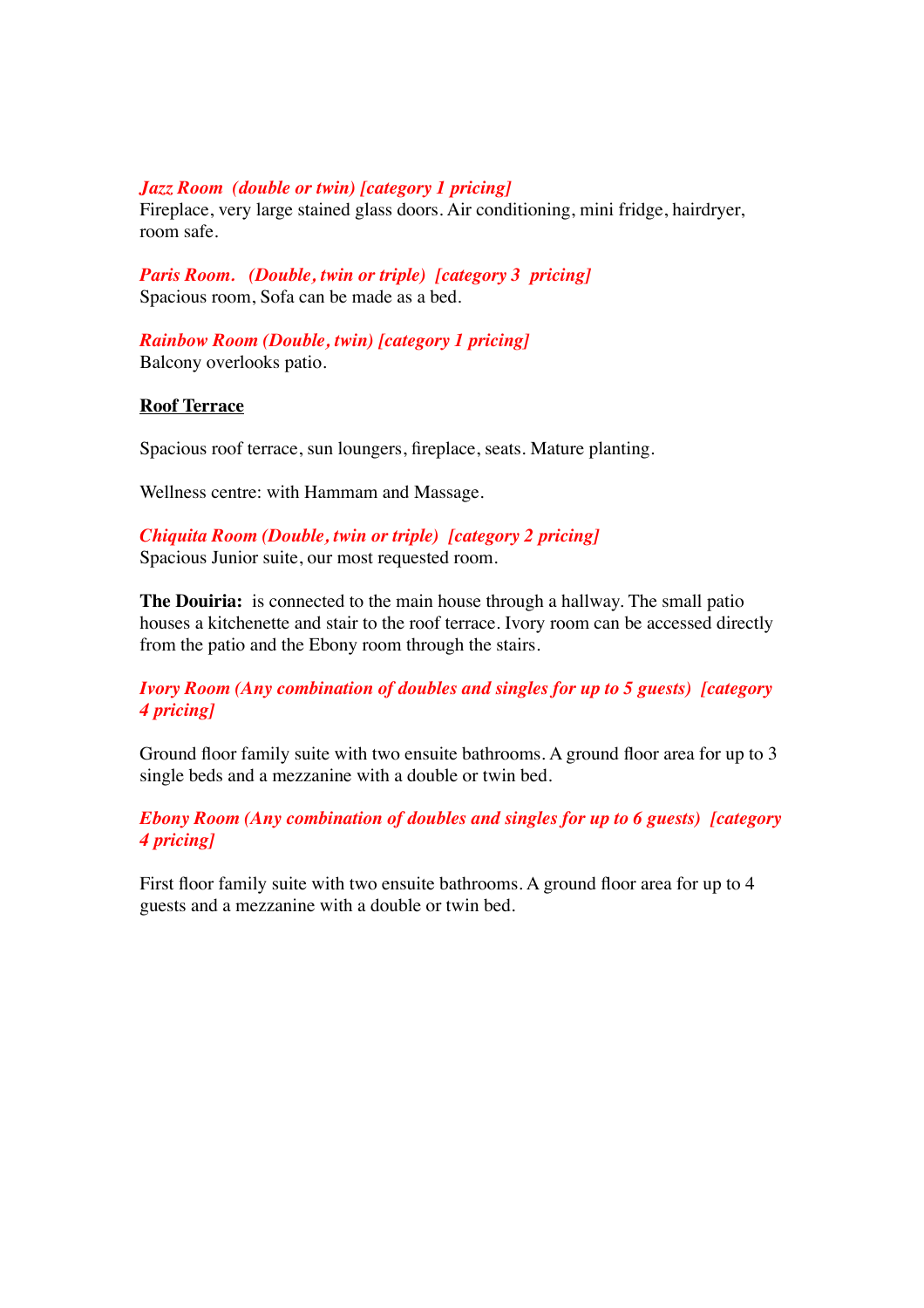The 'White House': is connected with the main part of Riad Star and has a spacious patio with sitting area that can sit 30 people comfortably. There is also a cooking workshop here. The 4 'white rooms' are located on the first and second floor and the roof terrace above has great views across the rooftops.

### *Peace Room (Double, twin or triple) [category 2 pricing]*

First floor spacious Medina room with its own meditation pod. Can accommodate 3 people. White walls with intricate plasterwork.interconnects with Liberty

## *Liberty Room (Double, twin or triple) [category 2 pricing]*

First floor spacious Medina room .Can accommodate 3 people. White walls with intricate plasterwork. Interconnects with Peace room .

#### *Grace Room (Double, twin or triple) [category 2 pricing]*

Second floor spacious Medina room. Can accommodate 3 people. White walls with intricate plasterwork.interconnects with Liberty

### *Harmony Room (Double, twin or triple) [category 2 pricing]*

Second floor spacious Medina room. Can accommodate 3 people. White walls with intricate plasterwork. Interconnects with Peace room .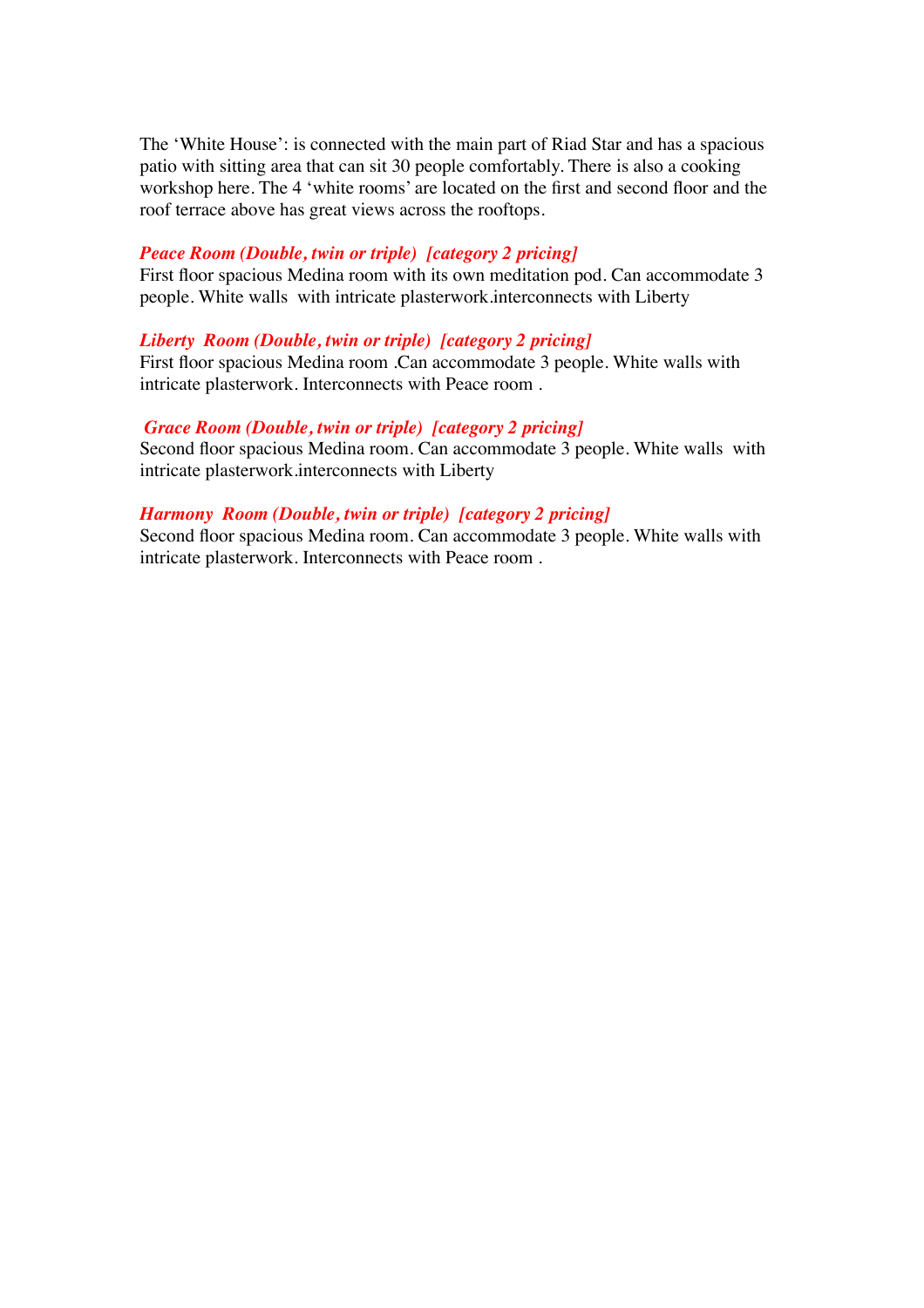

## **Fiche Technique Riad Cinnamon**

## **Context**

Near Ben Yussef mosque, we greet guests at Dar El Bashah. Comfortably sleeps 15 in five rooms.

## **Ground floor**

On the ground floor is a generous Patio with dipping pool (unheated) large enough for ten people to sit inside, cloistered on two sides. The courtyard has a secret roof, can be closed in seconds keeping the courtyard dry and warm in winter, shade in summer.

Seating area behind the cloister opposite the pool. Banquette seating can be configured flexibly, used as a salon during the day and dining area, large enough to comfortably seat a whole Riad group.

Salon off the courtyard, fireplace, library of videos and books which guests can borrow, television with satellite channels.

## *Fez Room (Double or twin) [ category 1 pricing ]*

Enter through a door within a door, passing through a metre thick wall. Generous size (Superior room). Spacious vaulted shower room, shower has internal seat. This and the ground floor location make Fez ideal for older or less mobile guests.

## **First Floor**

## *Casablana Room ( Double, twin, triple or quad ) [ category 3 pricing]*

A Douiria (Junior suite), accessed by a private staircase in the corner of the Riad patio next to the Fez suite. Spacious bedroom, decorated plaster columns behind bed, handmade lamps throw wonderful shadows. Over the shower room is a snug mezzanine area (reduced height) containing tv and three single bed sized banquettes. This room is excellent for families. It has slept five people when necessary.

## *Essouria Room (Double, twin or triple) [category 1 pricing ]*

Split level suite with lots of character. Upper floor contains the bed, twin windows with views down to the patio. The lower floor provides a cozy seating area with tv (sofa can be made as a bed). The shower room is also on this level and has mini bath.